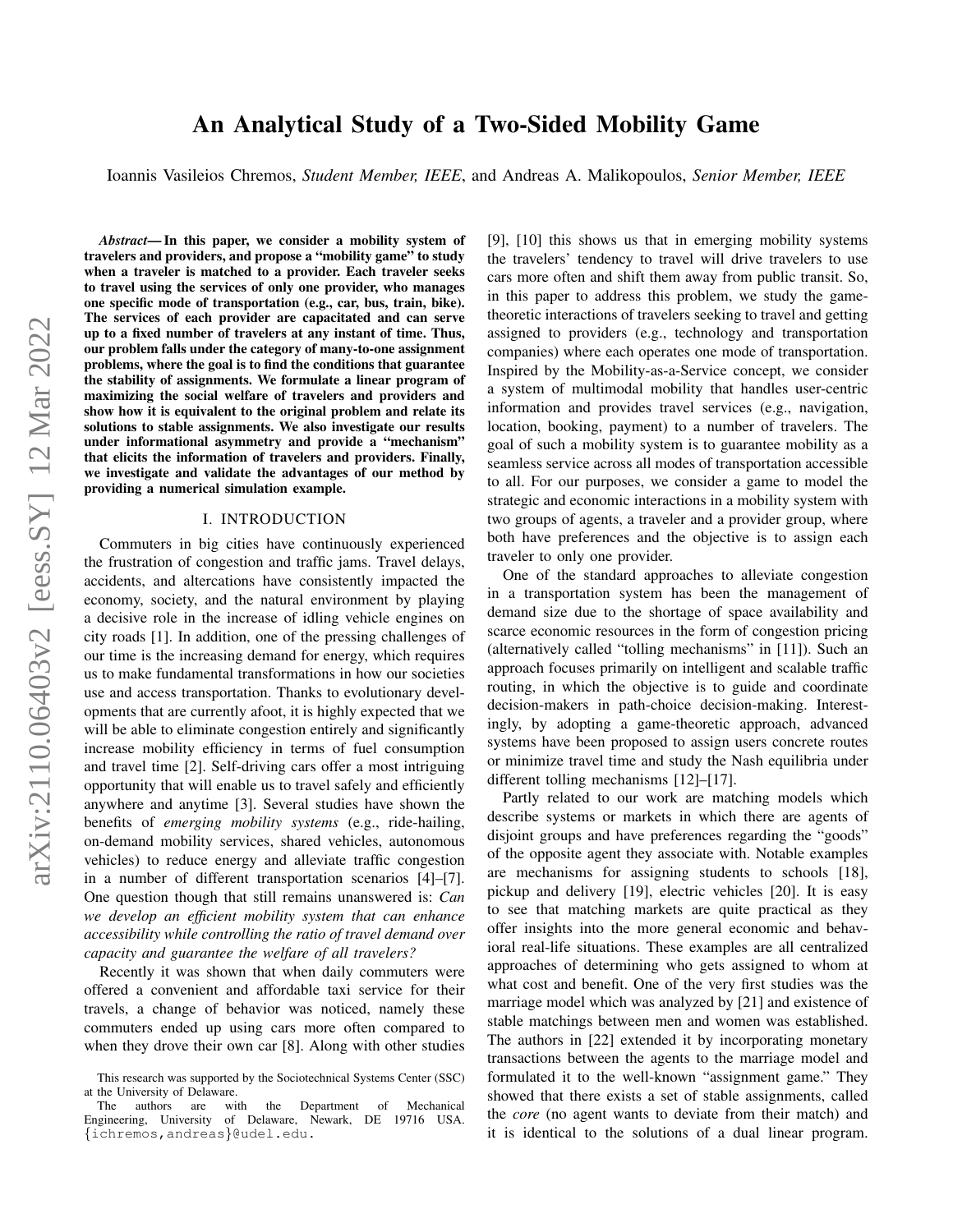However, no explicit mechanism was offered on how to achieve a stable assignment in the core. Thanks to the natural usefulness of matching markets, various extensions of the assignment game have been developed focusing either on different behavioral settings or information structures [23], [24].

The main contribution of this paper is the development of a game-theoretical framework to study the economic interactions of travelers and providers in a two-sided many-to-one assignment game. By two-sided we mean that we consider the preferences of both the travelers and the providers. By many-to-one we mean that we impose constraints of how many travelers can be assigned to one provider and how many providers to one traveler. Our analysis can be divided into two parts. First, we use linear programming arguments to showcase the existence of an optimal assignment between travelers and providers that is also stable, i.e., no one will seek to deviate from their match. Second, we consider an asymmetric informational structure, where no traveler/provider is expected to provide their private information willingly. We provide a pricing mechanism (Algorithm [1\)](#page-4-0) for this case and show how we can successfully elicit the private information while also ensure efficiency (maximization of social welfare).

The remainder of the paper is structured as follows. In Section [II,](#page-1-0) we present the mathematical formulation of the proposed mobility game which forms the basis of our theoretical study for the rest of the paper. In Section [III,](#page-3-0) we derive the theoretical properties of the mobility game and, in Section [IV,](#page-5-0) we validate the game with a numerical simulation. Finally, in Section [V,](#page-5-1) we draw concluding remarks and offer a discussion of some future research directions.

#### II. MODELING FRAMEWORK

## <span id="page-1-0"></span>*A. The "Mobility Game" Formulation*

We consider a mobility system of two finite, disjoint, and non-empty groups of agents of which one represents the travelers and the other the providers. We denote the set of travelers by  $\mathcal{I}, |\mathcal{I}| = I \in \mathbb{N}$  and the set of providers by  $J, |J| = J \in \mathbb{N}$ . In a typical mobility system, we expect to have more travelers than available providers, so  $I \gg J$ . Each provider represents a company (e.g., Uber, Lyft, Amtrak, DART, Lime) that manages a fleet of vehicles (cars, trains, busses, bicycles). We focus our study in static settings, in this paper, thus, each provider can serve up to a fixed number of travelers within a fixed time period. For example, in a generic city neighborhood, on any given weekday morning, there are at most a certain number of ride-sharing vehicles available (Uber/Lyft). Formally, for each provider  $j \in \mathcal{J}$ , we impose a physical *traveler capacity*, denoted by  $\varepsilon_j \in \mathbb{N}$ . Naturally, each provider can serve a different number of travelers, so we expect  $\varepsilon_i$  to vary significantly. For example, a train company can provide travel services per hour to hundreds of travelers compared to a bikeshare company in a city. Next, travelers seek to travel using the services of at most one provider. We do not focus our modeling in routing or path-allocation (such problems have been studied extensively [25], [26]),

rather we are interested in an optimal collective assignment of travelers to providers. Both travelers and providers have preferences and can be characterized by their type; thus, this is a two-sided mobility game.

Remark 1. *Without loss of generality, we expect the aggregate travel demands of all the travelers to be exactly met by the aggregate capacities of all the providers' mobility services. Thus, we have*  $\sum_{j \in \mathcal{J}} \varepsilon_j = |\mathcal{I}| = I$ *.* 

Remark 2. *Intuitively, via a smartphone app, travelers book in advance for their travel needs and report their preferences and request a travel recommendation (which provider to use). The app collects all requests from specific neighborhoods at a fixed time, and then assigns each traveler to a provider by taking into account both the traveler's as well as the provider's preferences.*

Definition 1. The *traveler-provider assignment* is a vector  $\mathbf{X} = (x_{11}, \dots, x_{ij}, \dots, x_{IJ}) = (x_{ij})_{i \in \mathcal{I}, j \in \mathcal{J}}$ , where  $x_{ij}$  is a binary variable of the form:

$$
x_{ij} = \begin{cases} 1, & \text{if } i \in \mathcal{I} \text{ is assigned to } j \in \mathcal{J}, \\ 0, & \text{otherwise.} \end{cases}
$$
 (1)

We call  $x_{ij}$  the *mobility outcome* of each traveler i and each provider j and denote by  $\mathcal X$  the set of such outcomes.

**Definition 2.** For any traveler  $i \in \mathcal{I}$ ,  $\theta_i = \max_{i \in \mathcal{J}} {\theta_{ij}} \in$  $\Theta_i$ , where  $\theta_{ij} \in [0, 1]$ , is traveler *i*'s *personal predisposition* of provider  $j \in \mathcal{J}$ .

We denote by  $\theta_{-i}$  for the personal predisposition profile of all travelers except traveler  $i$ . Intuitively, a traveler might have a great affinity towards a taxicab service and a lower affinity towards a bus service. So, we expect different travelers to have different preferences on the mode of transportation to use.

Next, we represent the preferences of each traveler with a utility function consisted of two parts: the traveler's valuation of the mobility outcome and the associated payment required for the realization of the outcome. In other words, any traveler is expected to pay a toll or ticket fee for the services of a provider.

Definition 3. Each traveler i's preferences are summarized by a utility function  $u_i : \mathcal{X} \times \Theta_i \to \mathbb{R}$  that determines the monetary value of the overall payoff realized by traveler i from their assignment to provider j. Let  $t_{ij} \in [\underline{t}, \overline{t}] \subset \mathbb{R}$ denote traveler  $i$ 's mobility payment. Thus, traveler  $i$  receives a total utility in the form

<span id="page-1-1"></span>
$$
u_i(x_{ij}, \theta_i) = v_i(x_{ij}, \theta_i) - t_{ij}, \qquad (2)
$$

where  $v_i : \mathcal{X} \times \Theta_i \to \mathbb{R}_{\geq 0}$  is a linear valuation function that represents the maximum amount of money that traveler  $i$  is willing to pay for the mobility outcome  $x_{ij}$ .

<span id="page-1-2"></span>**Remark 3.** *If for any traveler*  $i \in \mathcal{I}$ *, we have*  $x_{ij} = 0$  *for all*  $j \in \mathcal{J}$ , then  $u_i = 0$ . Naturally, this means that for any *traveler i with*  $x_{ij} = 0$  *for all*  $j \in \mathcal{J}$  *we have*  $t_{ij} = 0$ *.* 

On similar lines, we define the providers' utility function.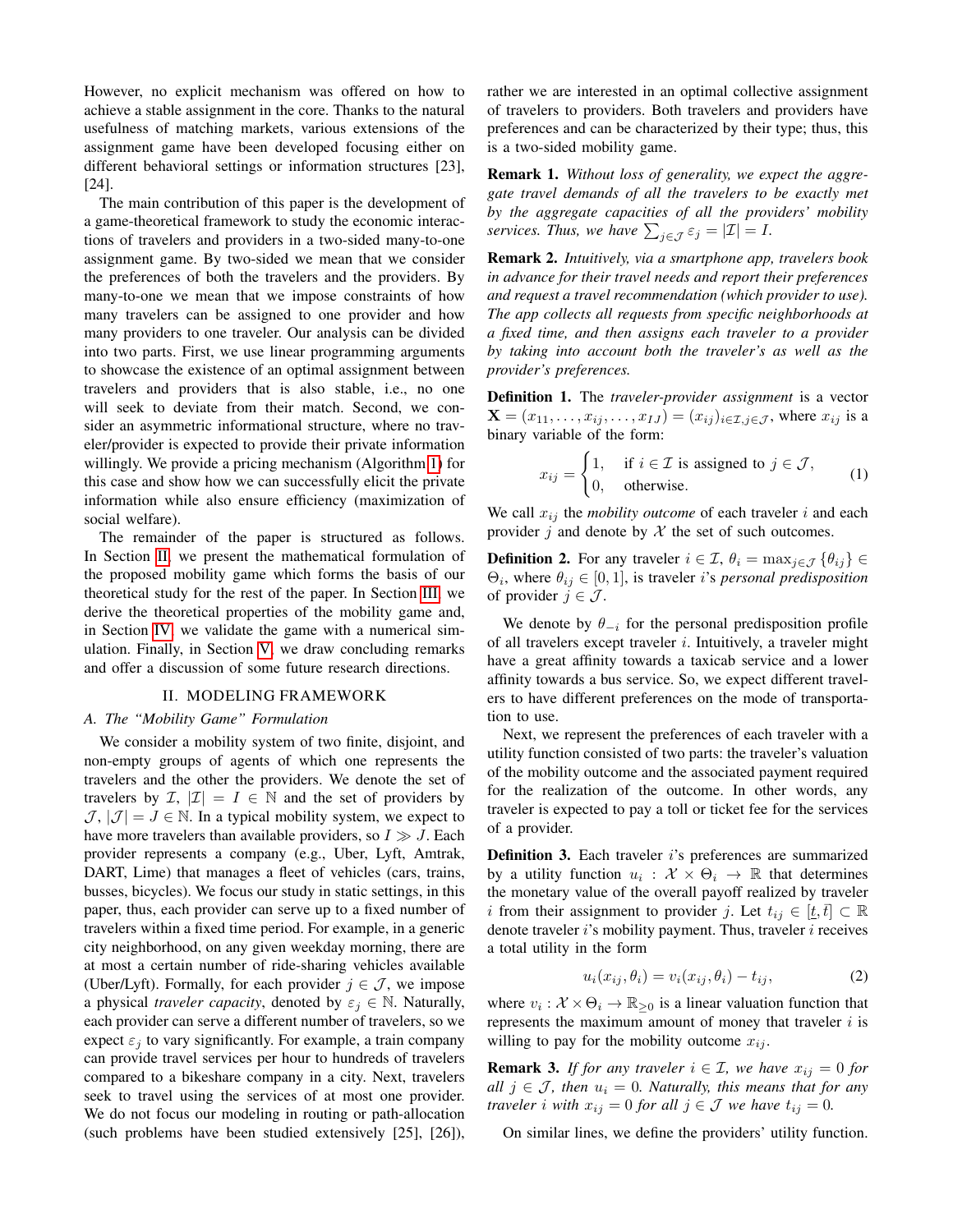**Definition 4.** A provider  $j$ 's utility is given by

<span id="page-2-0"></span>
$$
u_j(x_{ij}, \delta_j) = t_{ij} - c_j(x_{ij}, \delta_j), \tag{3}
$$

where  $\delta_j \in (0,1]$  represents the type of provider j, and  $c_j$  is a linear cost function related to the operation of the mobility services provided by  $j \in \mathcal{J}$ . We denote by  $\delta_{-j}$  for the type profile of all providers except provider j.

**Remark 4.** *Intuitively,*  $\delta_j$  *can be interpreted as the "operational value" of provider* j *for the mobility services it provides and operates. In other words, the monetary value of the entire process of its service to serve a traveler on a given location and time.*

In both [\(2\)](#page-1-1) and [\(3\)](#page-2-0), the "payment component"  $t_{ij}$  is not expected to dominate either the traveler's or the provider's utility function. This is because  $t_{ij}$  have an alternate sign in [\(2\)](#page-1-1) and [\(3\)](#page-2-0), so a high value (or low) can lead to negative utility for the travelers (or the providers) leading to a unfavorable match between traveler  $i$  and provider  $j$ . We will see later in the paper how we can ensure unfavorable matchings do not happen.

**Definition 5.** Under the assignment  $x_{ij}$  of traveler i and provider j, their *mobility*  $(i, j)$ -matching payoff is given by

$$
a_{ij}(x_{ij}) = u_i(x_{ij}, \theta_i) + u_j(x_{ij}, \delta_j), \tag{4}
$$

where  $a_{ij}$  measures the combined payoff or benefit measured in monetary units of traveler  $i$  being assigned to provider  $j$ .

**Remark 5.** *By Remark [3,](#page-1-2) if*  $x_{ij} = 0$ *, then*  $a_{ij} = 0$ *.* 

<span id="page-2-1"></span>Definition 6. The *utility assignment matrix* A is constructed with  $|\mathcal{I}|$  rows and  $|\mathcal{J}|$  columns and each entry represents the  $(i, j)$ -matching utility  $a_{ij}$  between traveler i and provider j for all  $i \in \mathcal{I}$  and all  $j \in \mathcal{J}$ .

Based on Definition [6,](#page-2-1) we can construct matrix A as follows:

$$
\mathbf{A} = \begin{bmatrix} a_{11} & a_{12} & a_{13} & \cdots & a_{1J} \\ a_{21} & a_{22} & a_{23} & \cdots & a_{2J} \\ \vdots & \vdots & \vdots & \ddots & \vdots \\ a_{I1} & a_{I2} & a_{I3} & \cdots & a_{IJ} \end{bmatrix} .
$$
 (5)

The mobility game of travelers and providers is a collection of four objects, namely set of agents, vector of assignments, matrix of utilities, and a vector of capacities. Formally, we state the next definition.

Definition 7. The mobility game can be fully characterized by the tuple  $\mathcal{M} = \langle \mathcal{I} \cup \mathcal{J}, \mathbf{X} = (x_{ij})_{i \in \mathcal{I}, j \in \mathcal{J}}, \mathbf{A}, (\varepsilon_j)_{j \in \mathcal{J}} \rangle.$ 

<span id="page-2-8"></span>**Definition 8.** A *feasible* assignment is a vector  $X =$  $(x_{ij})_{i\in\mathcal{I},j\in\mathcal{J}}, x_{ij}\in\{0,1\}$  that satisfies constraints

$$
\sum_{j \in \mathcal{J}} x_{ij} \le 1, \quad \forall i \in \mathcal{I}, \tag{6}
$$

$$
\sum_{i \in \mathcal{I}} x_{ij} \le \varepsilon_j, \quad \forall j \in \mathcal{J}, \tag{7}
$$

where [\(6\)](#page-2-2) ensures that each traveler  $i \in \mathcal{I}$  is assigned to only one mobility service  $j \in \mathcal{J}$ , and [\(7\)](#page-2-3) ensures that the traveler capacity of each provider  $j$  is not exceeded while its services are shared by multiple travelers. An *optimal* assignment is a feasible assignment  $(x_{ij})_{i\in\mathcal{I},j\in\mathcal{J}}$  such that

<span id="page-2-9"></span>
$$
\sum_{i \in \mathcal{I}} \sum_{j \in \mathcal{J}} a_{ij}(x_{ij}) \ge \sum_{i \in \mathcal{I}} \sum_{j \in \mathcal{J}} a_{ij}(x'_{ij}), \tag{8}
$$

for all feasible assignments  $x'_{ij}$ .

<span id="page-2-4"></span>**Definition 9.** A feasible assignment  $X = (x_{ij})_{i \in \mathcal{I}, j \in \mathcal{J}}$ ,  $x_{ij} \in \{0, 1\}$  is *stable* if there exist non-negative vectors  $\phi = (\phi_i)_{i \in \mathcal{I}}$  and  $\psi = (\psi_j)_{j \in \mathcal{J}}$  such that

$$
\sum_{i \in \mathcal{I}} \phi_i + \sum_{j \in \mathcal{J}} \varepsilon_j \cdot \psi_j = \sum_{i \in \mathcal{I}} \sum_{j \in \mathcal{J}} a_{ij}(x_{ij}) \tag{9}
$$

with  $\phi_i + \psi_j \ge a_{ij}$  for all  $i \in \mathcal{I}$  and all  $j \in \mathcal{J}$ .

We will see later in Section [III](#page-3-0) the mathematical and physical interpretation of  $\phi$  and  $\psi$ .

<span id="page-2-5"></span>**Definition 10.** Let  $(t_{ij}^*)_{i \in \mathcal{I}, j \in \mathcal{J}}$  denote the mobility payments associated with the stable assignment, denoted by  $(x_{ij}^*)_{i \in \mathcal{I}, j \in \mathcal{J}}$ . Then the equilibrium  $(x_{ij}^*, t_{ij}^*)_{i \in \mathcal{I}, j \in \mathcal{J}}$  is called an *ideal-mobility* equilibrium.

From Definition [9,](#page-2-4) it is easy to see that Definition [10](#page-2-5) implies that an ideal-mobility equilibrium in mobility game M ensures that (i) providers are assigned to travelers up to their capacity (thus, maximizing revenue), and (ii) travelers receive the best-possible utility being assigned to a provider (thus, maximizing welfare).

<span id="page-2-6"></span>Assumption 1. *Every aspect of the mobility game* M *is considered known information to every traveler and provider.*

Assumption [1](#page-2-6) seems strong but it will prove instrumental in Section [III.](#page-3-0) Our analysis will focus on how to show existence, optimality, and stability of traveler-provider assignments and then in Subsection [III-B,](#page-4-1) we will relax Assumption [1](#page-2-6) and show how we can elicit the private information of both travelers and providers.

#### *B. The Optimization Problem*

In the mobility game  $M$ , we are interested to know what are its stable assignments (alternatively called stable equilibria), whether they exist and under what conditions.

<span id="page-2-7"></span>**Problem 1.** The maximization problem of  $M$  is

$$
\max_{x_{ij}} \sum_{i \in \mathcal{I}} \sum_{j \in \mathcal{J}} a_{ij}(x_{ij}),
$$
\n
$$
\text{subject to: } (6), (7),
$$
\n
$$
(10)
$$

<span id="page-2-2"></span>where  $x_{ij} \in \{0, 1\}$  for all  $i \in \mathcal{I}$  and all  $j \in \mathcal{J}$ .

<span id="page-2-3"></span>We can relax the binary variable constraint to a nonnegativity constraint variable in Problem [1.](#page-2-7) We will show in the next section that this does not affect the optimal solutions of Problem [1](#page-2-7) as we can ensure all optimal solutions of the equivalent linear program are binary valued.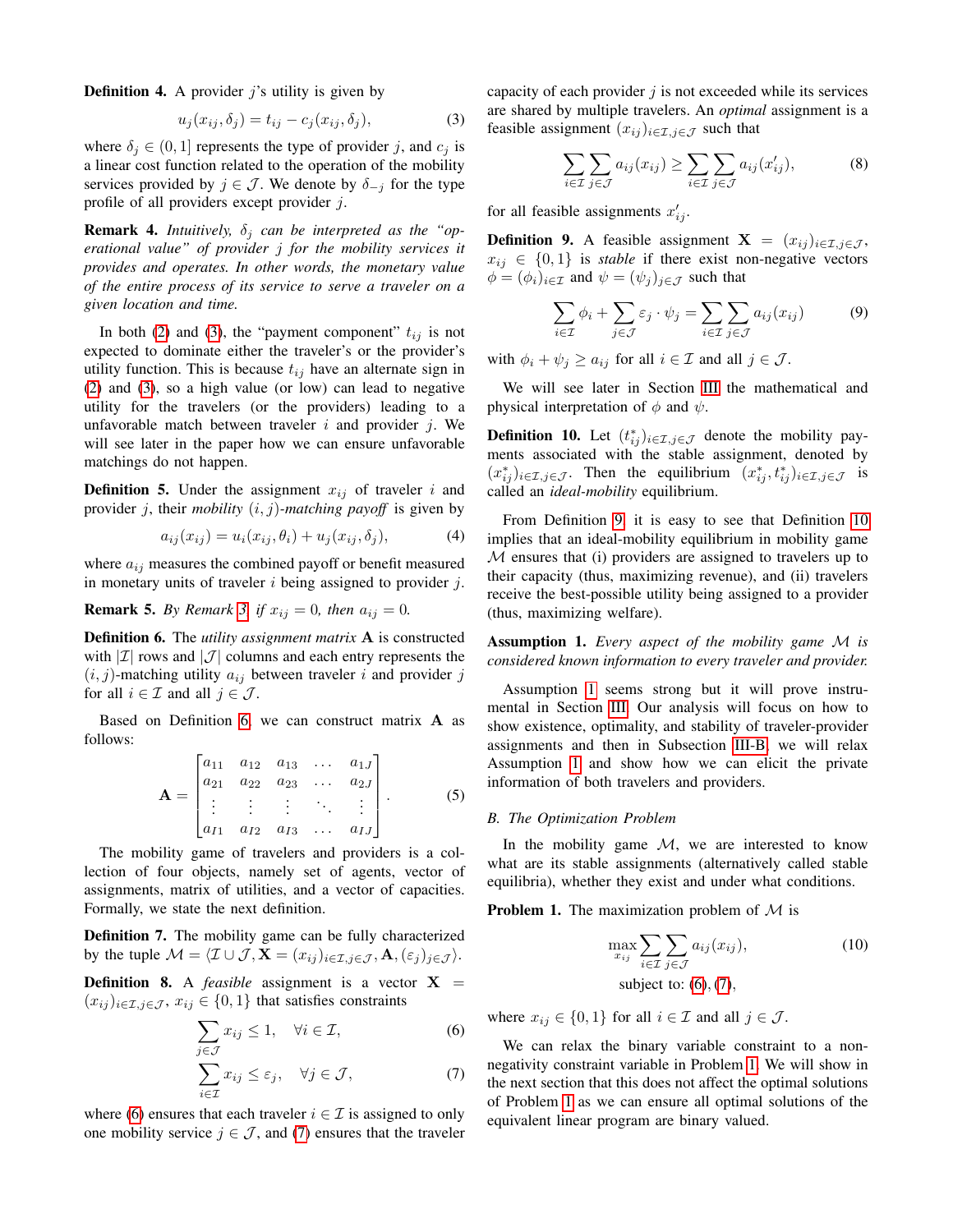<span id="page-3-2"></span>Problem 2 (Linear Program). The linear program formulation of mobility game  $M$  is

$$
\max_{x_{ij}} \sum_{i \in \mathcal{I}} \sum_{j \in \mathcal{J}} a_{ij}(x_{ij}) \tag{11}
$$

subject to: (6), (7), and  
\n
$$
x_{ij} \ge 0
$$
,  $\forall i \in \mathcal{I}$ ,  $\forall j \in \mathcal{J}$ , (12)

where  $(12)$  transforms the (binary) assignment problem to a (continuous) linear program of which  $x_{ij}$  can be interpreted as the probability that traveler  $i$  is matched to provider  $j$ .

## <span id="page-3-0"></span>III. ANALYSIS AND PROPERTIES OF THE MOBILITY GAME

#### *A. Existence, Optimality, and Stability of Assignments*

In this subsection, we show that for Problems [1](#page-2-7) and [2](#page-3-2) at least one optimal solution exists (thus, ensuring stability).

Theorem 1. *The stable assignments of mobility game* M *are the same with the optimal solutions of Problem [1.](#page-2-7) Furthermore, the set of optimal solutions of Problem [1](#page-2-7) is non-empty.*

*Proof.* By relaxing the binary constraint of Problem [1,](#page-2-7) we get a linear program (Problem [2\)](#page-3-2). Its set of all real-valued solutions is a polytope whose vertices have all integer-valued coordinates. Since the solutions are also guaranteed to be non-negative, the set of solutions is non-empty [27]. Thus, Problem [2](#page-3-2) has at least one solution with integer components (in our case 0-1 components). Hence, the set of all optimal solution of Problem [1](#page-2-7) is non-empty [27]. By Definition [8,](#page-2-8) assignments are stable as long as no agent in  $\mathcal{I} \cup \mathcal{J}$  has an incentive (e.g., higher utility) to break their matching pair. So, finding a stable assignment is equivalent to finding the best in terms of aggregate utility among all possible feasible assignments. Mathematically, [\(8\)](#page-2-9) naturally leads to a maximization problem. Therefore, the existence of a stable assignment of mobility game  $M$  is guaranteed.  $\Box$ 

Next, we derive the dual of Problem [2.](#page-3-2)

<span id="page-3-3"></span>Problem 3. The dual of Problem [2](#page-3-2) is given below:

$$
\min_{\phi,\psi} \sum_{i \in \mathcal{I}} \phi_i + \sum_{j \in \mathcal{J}} \varepsilon_j \cdot \psi_j,\tag{13}
$$

subject to:

$$
\phi_i + \psi_j \ge a_{ij}, \quad \forall i \in \mathcal{I}, \quad \forall j \in \mathcal{J}, \tag{14}
$$

$$
\phi_i \ge 0, \quad \forall i \in \mathcal{I}, \tag{15}
$$

$$
\psi_i \ge 0, \quad \forall j \in \mathcal{J}, \tag{16}
$$

where  $\phi$  is a |*I*|-dimensional vector and  $\psi$  is a |*J*|dimensional vector.

Our objective is to establish a method for the mobility game  $\mathcal{M}$ 's stable assignments by solving Problem [2.](#page-3-2) In turn, we want to solve Problem [3](#page-3-3) to find the stable assignments. This is possible only if we can guarantee strong duality

(satisfying the conditions of complementary slackness). Formally, a feasible assignment  $x_{ij}$  and a feasible solution  $(\phi, \psi)$  are optimal if and only if

<span id="page-3-8"></span>
$$
\sum_{i \in \mathcal{I}} \sum_{j \in \mathcal{J}} a_{ij}(x_{ij}) = \sum_{i \in \mathcal{I}} \phi_i + \sum_{j \in \mathcal{J}} \varepsilon_j \cdot \psi_j.
$$
 (17)

<span id="page-3-1"></span>The conditions that guarantee optimality are given by the theorem of complementary slackness, i.e.,

<span id="page-3-10"></span><span id="page-3-9"></span>
$$
\phi_i + \psi_j - a_{ij} = 0, \quad \forall i \in \mathcal{I}, \quad \forall j \in \mathcal{J}, \tag{18}
$$

$$
\sum (x_{ij} - 1) \cdot \phi_i = 0, \quad \forall i \in \mathcal{I}, \tag{19}
$$

$$
\sum_{i \in \mathcal{I}}^{j \in \mathcal{J}} (x_{ij} - \varepsilon_j) \cdot \psi_j = 0, \quad \forall j \in \mathcal{J}.
$$
 (20)

<span id="page-3-6"></span>Lemma 1. *The set of solutions of Problem [3](#page-3-3) is non-empty and convex.*

*Proof.* We have already established that Problem [2](#page-3-2) has at least one solution. Thus, it follows easily that Problem [3](#page-3-3) has at least one solution too. Any solution of Problem [3](#page-3-3) has a specific structure due to the geometry of the constraint set [\(14\)](#page-3-4) - [\(16\)](#page-3-5). Since at least one solution will be in 0-1 components, the constraints will force this solution to be in at a corner of a polyhedra. Thus, the set of solutions of Problem [3](#page-3-3) is non-empty and has to be convex.  $\Box$ 

<span id="page-3-7"></span>**Remark 6.** *Intuitively, a dual solution*  $(\phi, \psi)$  *can be seen as a method to share the "gains of mobility" among travelers and providers at an ideal-mobility equilibrium (see Definition [10\)](#page-2-5). For example, component of vector*  $\phi$  *describes the realized gain of traveler* i *when assigned to provider* j *(thus enjoying the mobility services of provider* j*). A component of vector* ψ *describes the per unit gain of provider* j*.*

Corollary 1. *The set of solutions of Problem [3](#page-3-3) is a compact subset of*  $\mathbb{R}^{|\mathcal{I}|} \times \mathbb{R}^{|\mathcal{J}|}$ *.* 

*Proof.* By Lemma [1](#page-3-6) and Remark [6,](#page-3-7) it is straightforward to show that the set of solutions of Problem [3](#page-3-3) is compact.  $\Box$ 

Corollary 2. *There always exists at least one profile of mobility payments*  $(t_{ij})_{i \in \mathcal{I}, j \in \mathcal{J}}$  *under assignment*  $(x_{ij})_{i \in \mathcal{I}, j \in \mathcal{J}}$ *.* 

*Proof.* By definition of the mobility game M for any (feasible) assignment  $(x_{ij})_{i \in \mathcal{I}, j \in \mathcal{J}}$ , there must be an associated profile of mobility payments  $(t_{ij})_{i\in\mathcal{I},j\in\mathcal{J}}$ .  $\Box$ 

<span id="page-3-5"></span><span id="page-3-4"></span>Next, we show that the existence of an optimal profile of mobility payments  $(t_{ij})_{i\in\mathcal{I},j\in\mathcal{J}}$  can be guaranteed by the formulation of the dual program of Problem [2](#page-3-2) and the computation of its solutions.

<span id="page-3-11"></span>Theorem 2. *There exists an optimal profile of mobility pay-* $\mathsf{ments} \; (t^*_{ij})_{i \in \mathcal{I}, j \in \mathcal{J}} \;$  *under stable assignment*  $(x^*_{ij})_{i \in \mathcal{I}, j \in \mathcal{J}}$ . *Furthermore, we must have*  $\phi_i = u_i$  *and*  $\psi_j = u_j$  *for all*  $i \in \mathcal{I}$  *and all*  $j \in \mathcal{J}$ *.* 

*Proof.* Suppose  $\mathbf{x}^* = (x_{ij}^*)_{i \in \mathcal{I}, j \in \mathcal{J}}$  is a stable assignment for mobility game  $\mathcal{M}$ . Under  $\mathbf{x}^*$ , we can calculate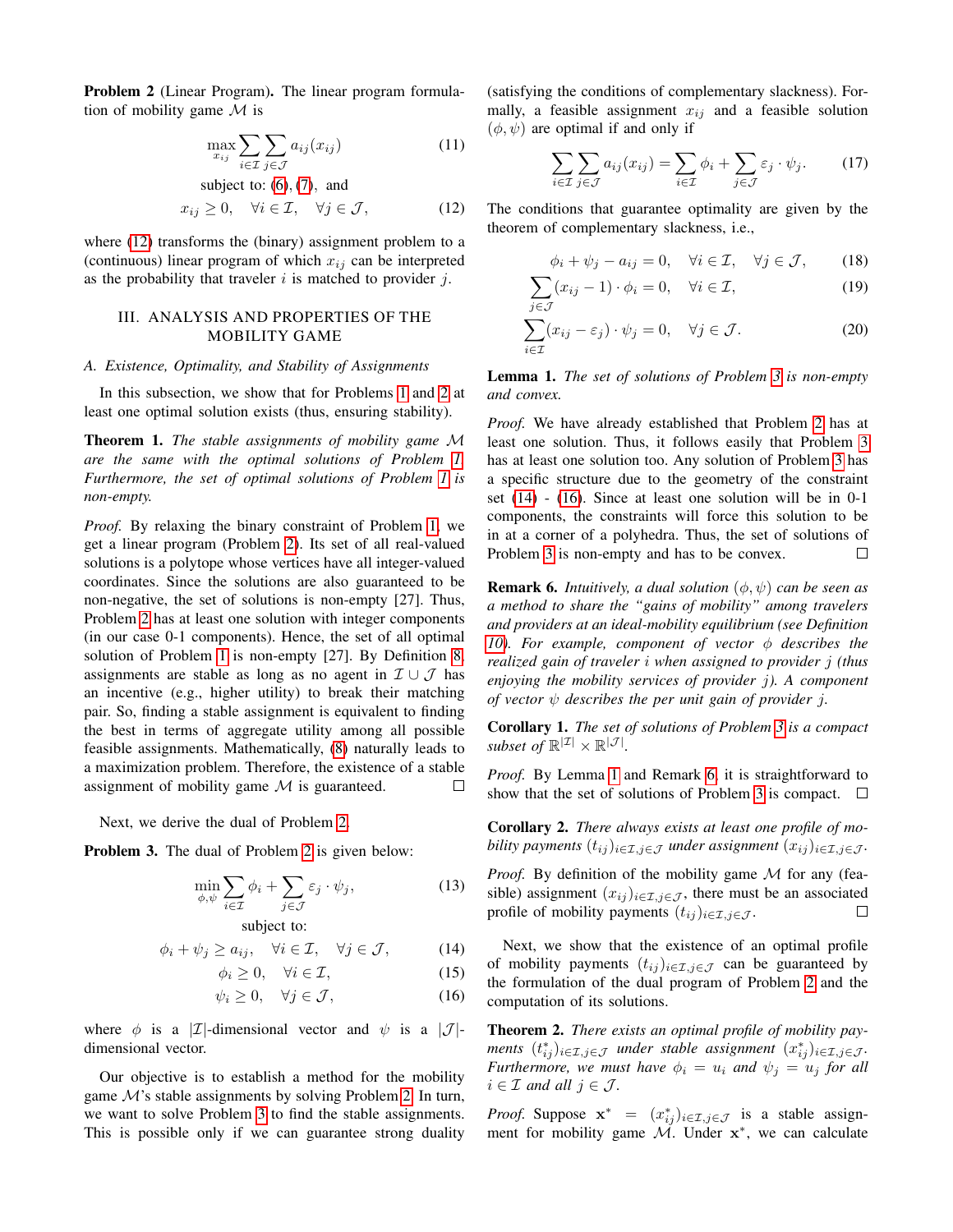$\sum_{i \in \mathcal{I}} \sum_{j \in \mathcal{J}} a_{ij}(x_{ij})$ , which by the theorem of strong duality and the definition of stability, [\(17\)](#page-3-8) holds true. This is because [\(18\)](#page-3-9) - [\(20\)](#page-3-10) are equivalent to the conditions that ensure stability. Thus, there exist vectors  $(\phi^*, \psi^*)$  from Problem [3](#page-3-3) that feasible and optimal. By Definition [10,](#page-2-5) it follows that the mobility payments associated with the optimal assignments of travelers and providers are essentially the same with the optimal solutions of Problems [2](#page-3-2) and [3.](#page-3-3) Therefore, by the established existence of solutions to Problems [2](#page-3-2) and [3](#page-3-3) as long as there exists a stable assignment  $(x_{ij}^*)_{i \in \mathcal{I}, j \in \mathcal{J}}$  and optimal profile of mobility payment  $(t_{ij}^*)_{i \in \mathcal{I}, j \in \mathcal{J}}$  must exist. By Remark [6](#page-3-7) and Definition [9](#page-2-4) at an optimal assignment we have  $\phi_i = u_i$  and  $\psi_j = u_j$  for all  $i \in \mathcal{I}$  and all  $j \in \mathcal{J}$ .  $\Box$ 

## <span id="page-4-1"></span>*B. Asymmetric Information in the Mobility Game*

So far, we have implicitly assumed that both the travelers and providers have complete information of the entire information structure of the mobility game  $M$ . In other words, each traveler knows every other travelers' and providers' information, i.e., travelers know each others' utilities and valuations, providers know each other providers' types and cost functions. In a realistic setting, this implicit assumption is unreasonably restrictive. Thus, for the rest of the paper, we focus on a "mechanism" that *induces the mobility game*  $M$  by eliciting the private information of all the travelers and providers. First, we relax Assumption [1](#page-2-6) and consider that the types of travelers, i.e.,  $\theta = (\theta_i)$  and of providers, i.e.,  $\delta = (\delta_i)$  are private information, i.e., known only to themselves. Next, we denote by  $X_{-i}$  the assignment of travelers in  $\mathcal{I} \setminus \{i\}$  to providers in  $\mathcal{J}$ . Similarly, we denote by  $X_{-i}$  the assignment of travelers in  $\mathcal I$  to providers in  $\mathcal{J}\setminus\{j\}$ . Furthermore, we assume that travelers are charged by the mechanism, say  $t_i \in \mathbb{R}$ , and providers are compensated by the mechanism, say  $t_i \in \mathbb{R}$ . The proposed mechanism ensures to collect all funds from the travelers and compensate accordingly the providers.

<span id="page-4-0"></span>**Theorem 3** (Voluntary Participation). *No traveler*  $i \in \mathcal{I}$  *and no provider* j ∈ J *can gain for better individual utility by matching externally compared to the utility gained by participating in the induced mobility game* M*.*

*Proof.* It is sufficient to show that no agent in  $\mathcal{I} \cup \mathcal{J}$  can gain negative utility by participating in the induced game M, i.e., we must have  $u_i, u_j \geq 0$  for all  $i, j \in \mathcal{I} \cup \mathcal{J}$ . First, note that the maximization of  $\sum_{i \in \mathcal{I}} \sum_{j \in \mathcal{J}} a_{ij}(x_{ij})$  is the highest possible value we can achieve. Removing even one agent, does not increase this value under any scenario. Thus, by definition, both payments  $t_i$  and  $t_j$  are non-negative. At equilibrium, the utilities of any traveler and provider are equivalent to the solutions  $(\phi, \psi)$  of Problem [3](#page-3-3) (as we showed in Theorem [2\)](#page-3-11). Since  $(\phi, \psi)$  ensures non-negativity it follows that  $u_i, u_j \geq 0$  for all  $i, j \in \mathcal{I} \cup \mathcal{J}$ .  $\Box$ 

Theorem 4 (Truthfulness). *Misreporting does not benefit any traveler or provider.*

*Proof.* Let us assume that all agents in  $\mathcal{I} \cup \mathcal{J}$  voluntary participate in the mechanism. We consider two cases when

## Algorithm 1: Pricing Mechanism

**Data:**  $\mathcal{I}, \mathcal{J},(\theta_i)_{i \in \mathcal{I}},(\delta_j)_{j \in \mathcal{J}}$ 

**Result:**  $x^*$  and  $(t_{ij})_{i \in \mathcal{I}, j \in \mathcal{J}}$ 

Define the valuation functions of every traveler and provider and use them to construct matrix A. Solve for the optimal solution  $x^*$  of Problem [1;](#page-2-7)

for  $i \in \mathcal{I}$  do

Solve for the optimal solution  $X_{-i}^*$  of Problem [1;](#page-2-7) Set the mobility payment for each traveler  $i$ :

$$
t_i = \sum_{\ell \in \mathcal{I} \setminus \{i\}} \sum_{j \in \mathcal{J}} u_{\ell}(x_{ij}, \theta_{-i}) - \sum_{\ell \in \mathcal{I} \setminus \{i\}} \sum_{j \in \mathcal{J}} u_{\ell}(x_{ij}, \theta_{\ell})
$$

end

for  $j \in \mathcal{J}$  do Solve for the optimal solution  $x_{-j}^*$  of Problem [1;](#page-2-7) Set the mobility payment for each provider  $j$ :

$$
t_j = \sum_{i \in \mathcal{I}} \sum_{\kappa \in \mathcal{J} \setminus \{j\}} u_{\kappa}(x_{ij}, \delta_{-j}) - \sum_{i \in \mathcal{I}} \sum_{\kappa \in \mathcal{J} \setminus \{j\}} u_{\kappa}(x_{ij}, \delta_{\kappa})
$$

end

traveler *i* misreports their true type, i.e.,  $\hat{\theta}_i \ge \theta_i$  and  $\hat{\theta}_i \le \theta_i$ , where  $\hat{\theta}_i$  is traveler *i*'s report. If traveler *i* reports  $\hat{\theta}_i$  that is lower than their true type, then traveler  $i$  cannot improve their utility as  $t_i$  is necessarily non-negative and a lower misreporting  $\hat{\theta}_i \leq \theta_i$  can only lead to lower utilities. Suppose now that traveler i reports  $\hat{\theta}_i$  that is higher than their true type. The exact value of  $\hat{\theta}_i$  can be chosen by the following maximization problem

$$
\max_{\hat{\theta}_i} u_i(x_{ij}, \hat{\theta}_i) = \max_{\hat{\theta}_i} v_i(x_{ij}, \hat{\theta}_i) - t_i,
$$
 (21)

where  $t_i$  is given by Algorithm [1.](#page-4-0) Note though that the maximization of  $v_i(x_{ij}, \hat{\theta}_i) - \sum_{\ell \in \mathcal{I}\setminus\{i\}} \sum_{j \in \mathcal{J}} u_\ell(x_{ij}, \hat{\theta}_{-i}) \sum_{\ell \in \mathcal{I}\setminus\{i\}} \sum_{j\in\mathcal{J}} u_{\ell}(x_{ij}, \hat{\theta}_{\ell})$  is equivalent to the maximization of  $\sum_{i \in \mathcal{I}} \sum_{j \in \mathcal{J}} v_i(x_{ij}, \hat{\theta}_i)$  with respect to the assignment  $x_{ij}$ . After all that is the goal of traveler i, namely by misreporting their type to lead the mechanism to a better assignment. Let  $\hat{x}_{ij}^*$  and  $x_{ij}^*$  denote the optimal assignment with  $\hat{\theta}_i$  and  $\theta_i$ , respectively. Hence, we have

<span id="page-4-2"></span>
$$
\arg \max_{\hat{x}_{ij}^*} \sum_{i \in \mathcal{I}} \sum_{j \in \mathcal{J}} v_i(\hat{x}_{ij}^*, \hat{\theta}_i) \le \arg \max_{x_{ij}^*} \sum_{i \in \mathcal{I}} \sum_{j \in \mathcal{J}} v_i(x_{ij}^*, \theta_i)
$$
\n(22)

for each traveler  $i$ . It follows immediately from  $(22)$  that traveler  $i$  can maximize their utility by minimizing the mobility payments as defined in Algorithm [1.](#page-4-0) This is only possible when  $\hat{\theta}_i = \theta_i$ . Thus, traveler i cannot improve their utility by misreporting. Therefore, we conclude that, with the proposed pricing mechanism (Algorithm [1\)](#page-4-0), under no circumstance can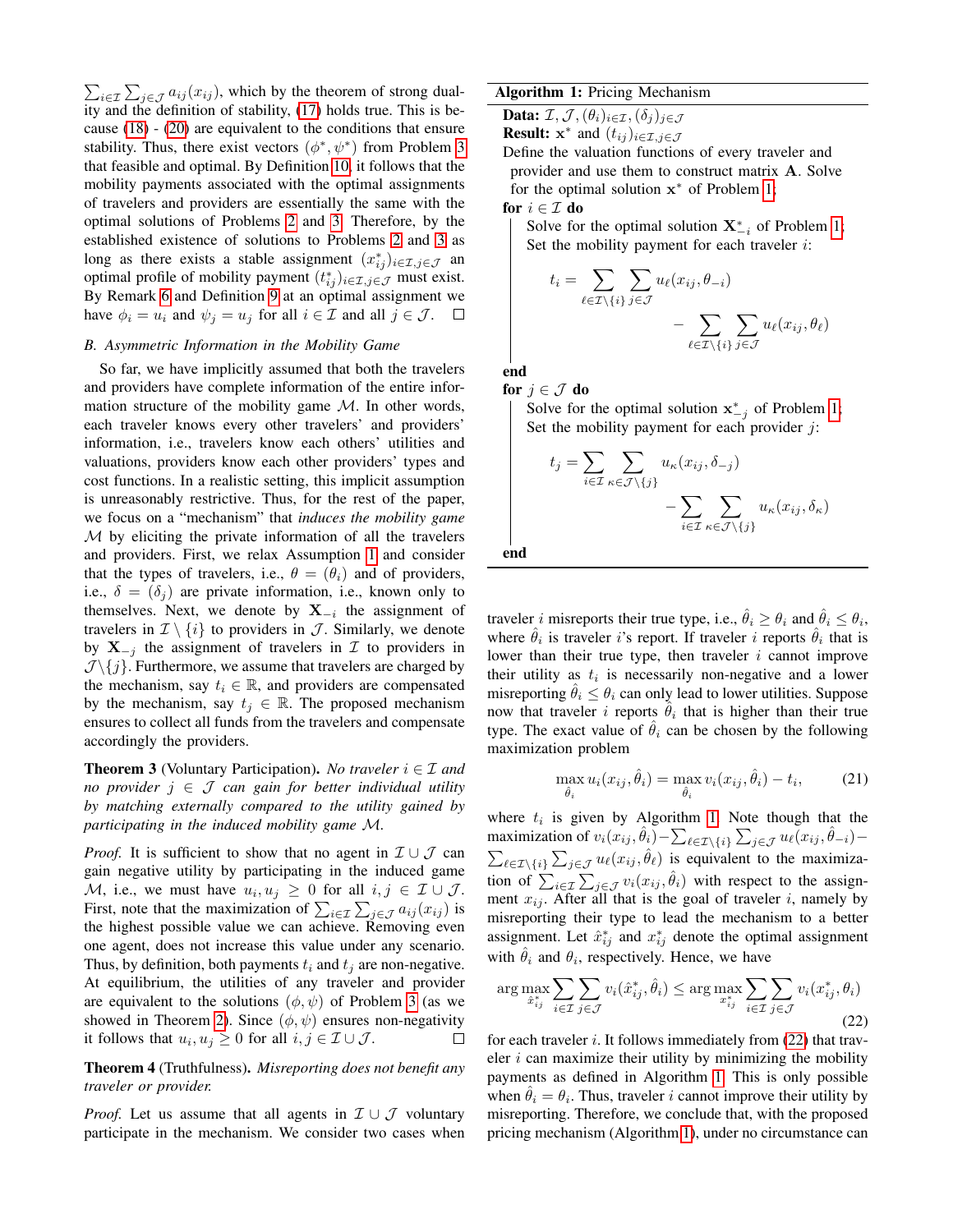traveler  $i$  improve their utility by misreporting about their type  $\theta_i$ . In other words, any traveler i has a strategy to always truthfully report their type to the mechanism. We can follow the same arguments to show this for the providers. Therefore, the proof is completed. П

Proposition 1. *If traveler* i *is matched to provider* j *while having misreported their type to the mechanism, then traveler* i *does not gain a better utility compared to the utility gained under the true type.*

*Proof.* We show this only for the travelers as the arguments are similar for the providers. By construction of the mobility payments in Algorithm [1](#page-4-0) non-negativity of the payments for each traveler is guaranteed, i.e.,  $t_i \geq 0$ . By definition, the valuation of each traveler is non-negative under any assignment. Thus, the utility defined in [\(2\)](#page-1-1) is also nonnegative. At equilibrium, we have

$$
\max_{x_{ij}} \sum_{i \in \mathcal{I}} v_i(x_{ij}, \theta_i) \le \sum_{i \in \mathcal{I}} v_i(x_{ij}^*).
$$
 (23)

Thus, it follows that

$$
u_i(x_{ij}, \theta_i) = v_i(x_{ij}, \theta_i) - t_i
$$
  
= 
$$
\sum_{i \in \mathcal{I}} v_i(x_{ij}^*) - \sum_{\ell \in \mathcal{I} \setminus \{i\}} v_\ell(x_{ij}, \theta_\ell) \ge 0.
$$
 (24)

Therefore, no traveler can hope for better utility by misreporting. П

Proposition 2 (Social Efficiency). *The proposed mechanism satisfies social efficiency as it ensures the maximization of the aggregate social welfare of both travelers and providers.*

*Proof.* By construction of the mobility payments in Algorithm [1,](#page-4-0) it follows immediately that the optimal solution maximizes the social welfare. □

# IV. SIMULATION RESULTS

<span id="page-5-0"></span>In this section, we present a numerical example, its solution and discuss its physical interpretation. Consider a mobility system of four providers  $\mathcal{J} = \{\text{bike}, \text{car}, \text{bus}, \text{train}\}\$ and twenty travelers  $\mathcal{I} = \{1, 2, \ldots, 20\}$ . Each provider has traveler capacities, namely we have  $\varepsilon_{bike} = 1$ ,  $\varepsilon_{car} = 4$ ,  $\varepsilon_{bus} = 5$ , and  $\varepsilon_{train} = 10$ . Moreover, we partition the set of travelers  $I$  into four types, i.e., students, commuters, tourists, consumers with sizes  $|\mathcal{I}_{\text{students}}| = 3$ ,  $|\mathcal{I}_{\text{commutes}}| = 5$ ,  $|\mathcal{I}_{\text{tourists}}| = 4$ ,  $|\mathcal{I}_{\text{consumes}}| = 8$ . Each type of travelers can represent the personal predisposition  $\theta = (\theta_i)_{i \in \mathcal{I}}$ . Next, with a slight abuse of notation, we generate a random utility assignment matrix

$$
\mathbf{A} = \begin{bmatrix} 1 & 2 & 0.5 \\ 2.5 & 2 & 1.5 \\ 2.5 & 4 & 1.5 \\ 2.5 & 5 & 6.5 \end{bmatrix},
$$
(25)

where each row represents a type of travelers and each column represents a provider. The entry  $a_{ij}$  of A represents the overall utility of assignment  $x_{ij}$ .

We solve Problem [2](#page-3-2) and compute with an optimal solution that maximizes the aggregate utilities of each traveler and each provider according to the travelers' preferences and maximizing the capacities of each provider. The computational complexity of the proposed method is relatively low as long as the number of travelers and providers remain small. This is reasonable to expect as at any given moment there can only less than five different travel options (so, the number of providers is always small). By ensuring we partition the travelers' requests according to origin, destination, and type, we can make certain that the number of travelers does not make the optimization problems untrackable.



<span id="page-5-2"></span>Fig. 1. Optimal assignment of travelers to providers with 20 travelers and 4 providers.

We can see from Fig. [1](#page-5-2) that an efficient allocation of the providers' resources and services to different types of travelers can be attained using a game-theoretic framework. The assignment shown in Fig. [1](#page-5-2) is stable, maximizes the social welfare, and maximizes the capacity of the providers (thus, maximizing their utilities too).

#### V. CONCLUDING REMARKS

<span id="page-5-1"></span>In this paper, we provided a theoretical study of a twosided game for a mobility system of travelers and providers focusing on how to discretely assign travelers to providers when both have preferences. We formulated a binary program and its equivalent linear program and showed that at least one optimal solution exists and derived the conditions for such solution to be stable. We then allowed informational asymmetry in the proposed mobility game and provided a pricing mechanism to ensure we can elicit the private information of all travelers and providers. We showed that our mechanism guarantees economic efficiency in terms of maximizing the social welfare, and ensures voluntary participation, thus making sure that all agents have a unique dominant strategy.

Ongoing work includes relaxing our assumption of linearity in the utility functions and also investigating our model under the behavioral model of *prospect theory* [28]. An